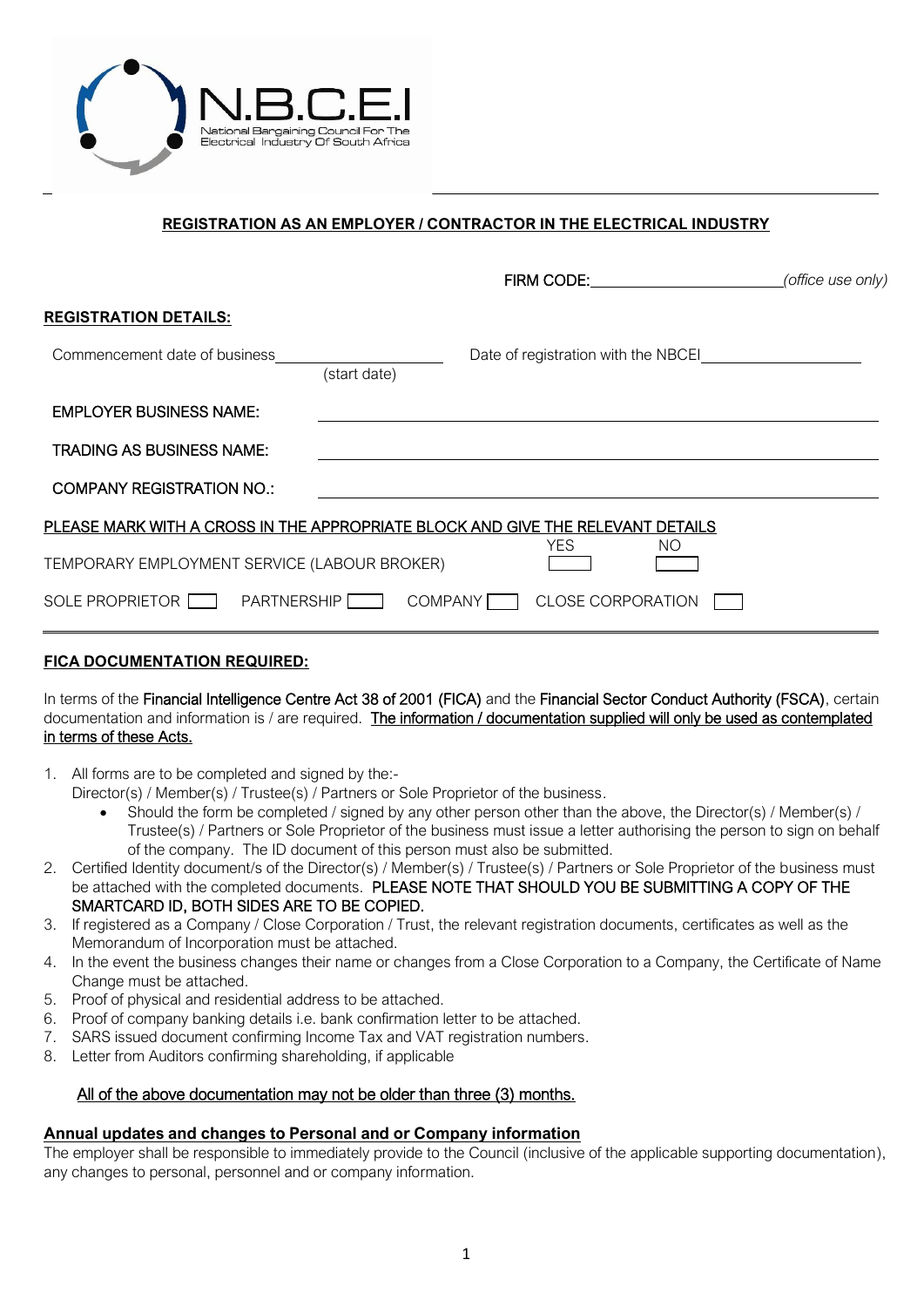In addition, the employer shall be responsible to provide an annual update in January of each year, all company, personal and personnel information, as required by the Council, to ensure its records are accurate and up to date in compliance with legislative requirements.

#### **COMPANY CONTACT DETAILS:**

| <b>Business</b> | Tel No:                                                                |
|-----------------|------------------------------------------------------------------------|
|                 | Cell No:                                                               |
|                 | Alt Cell No.:<br><u> 1989 - Johann Stein, fransk politik (f. 1989)</u> |
|                 |                                                                        |
|                 |                                                                        |
|                 |                                                                        |
|                 | Code                                                                   |
|                 |                                                                        |
|                 |                                                                        |
|                 | Code                                                                   |

#### **PROTECTION OF PERSONAL INFORMATION ACT (POPIA) PRIVACY NOTICE:**

The Council respects the confidentiality of your personal information as well as your privacy. The information provided to the Council is strictly confidential and will only be used for its intended purpose to fulfil its legal obligations.

The Council will only process and share your and your employees' personal information for lawful purposes, required in the execution of its legal duties to administer and enforce its collective agreements, in conjunction with the Labour Relations Act, the Pension Funds Act and the Financial Intelligence Centre Act (FICA).

#### **COMPANY BANKING DETAILS:**

| Bank: |                                                                                                                                         | Branch Code:     |
|-------|-----------------------------------------------------------------------------------------------------------------------------------------|------------------|
|       | Account Name:                                                                                                                           |                  |
|       | Account Number:<br><u> 1989 - Johann Barn, mars ann an t-Amhain Aonaich an t-Aonaich an t-Aonaich ann an t-Aonaich ann an t-Aonaich</u> | Type of account: |
|       | I declare that I am registered with the following institutions <b>AND</b> attach proof thereof:                                         |                  |
| a)    |                                                                                                                                         |                  |
|       |                                                                                                                                         |                  |
|       |                                                                                                                                         |                  |
|       |                                                                                                                                         |                  |
|       |                                                                                                                                         |                  |
|       | (A registered person is an Electrical Tester for Single Phase, installation Electrician or Master Electrician)                          |                  |

- b) I am/am not currently registered with the above mentioned institutions, but undertake to register within 30 days
- c) If I fail to register with the above institutions, the Council may forward my information to all relevant institutions.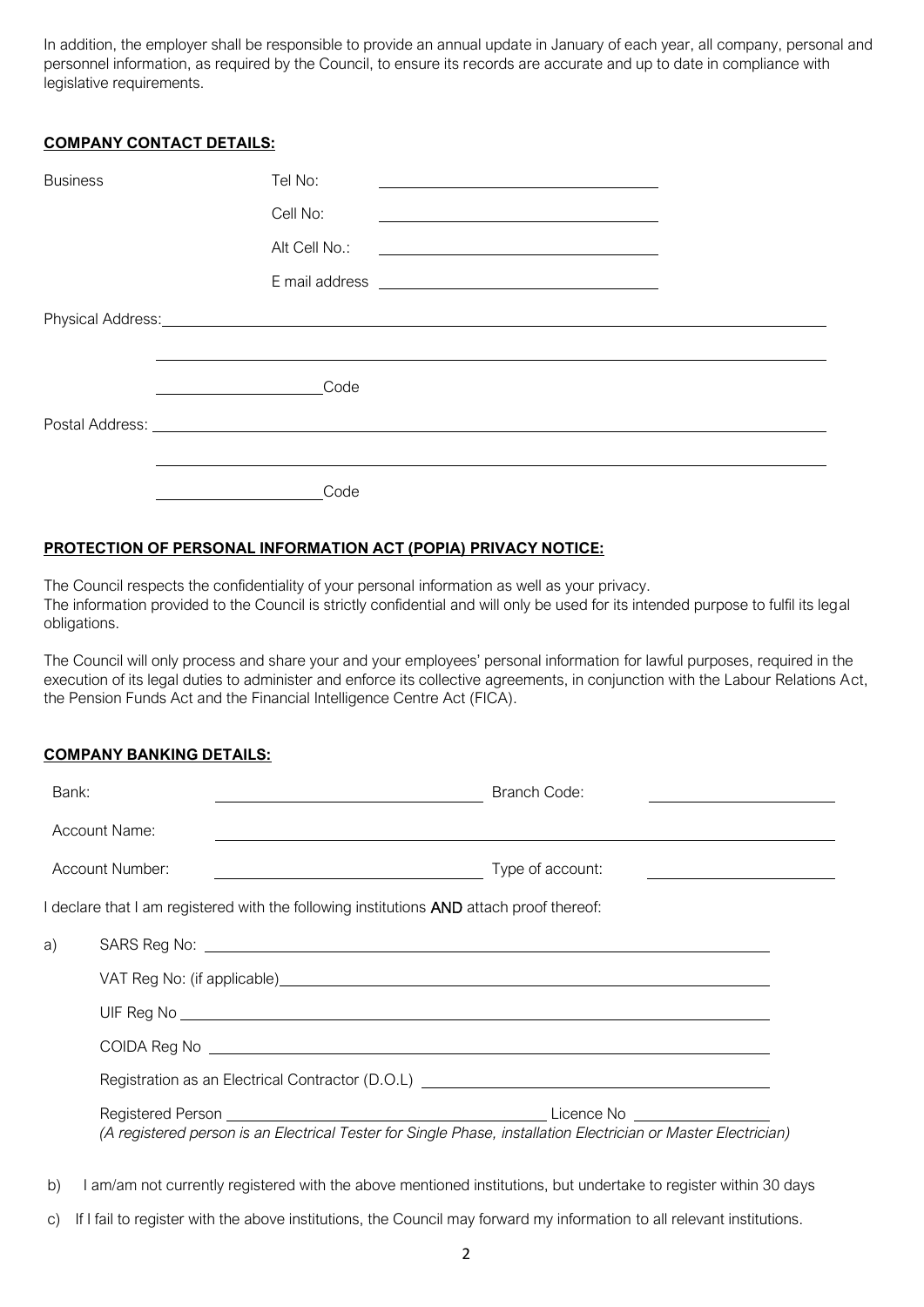#### **DIRECTOR / MEMBER / EMPLOYER DETAILS:** (please cross out what is not applicable)

| <b>BENEFIT FUNDS APPLICABLE</b>   |                                                                              |
|-----------------------------------|------------------------------------------------------------------------------|
| PLEASE MARK THE APPROPRIATE BLOCK |                                                                              |
| PENSION FUND                      | $\sqrt{2}$                                                                   |
|                                   | *RISK COVER ONLY <b>THE Please attach copies of the fixed term contracts</b> |
| LEVIES:                           |                                                                              |
| <b>COUNCIL LEVIES</b>             |                                                                              |
| <b>ECA LEVIES</b>                 | Please attach proof of membership                                            |
| $CBL - E/ER$                      | Applicable to NON-ECA Employers                                              |
| CBL LEVIES - E/EE                 | Applicable to NON-SAEWA Employees                                            |
| SAEWA MEMBERSHIP FEES             | Applicable to SAEWA members only                                             |
| SICK BENEFIT FUND                 | Bank confirmation letter to be attached                                      |

All or any of the above-mentioned funds to which an agent has deemed the employer and / or his employees liable for payment shall be submitted to the Council by not later than the 15<sup>th</sup> day of the month following the month for which contributions are due.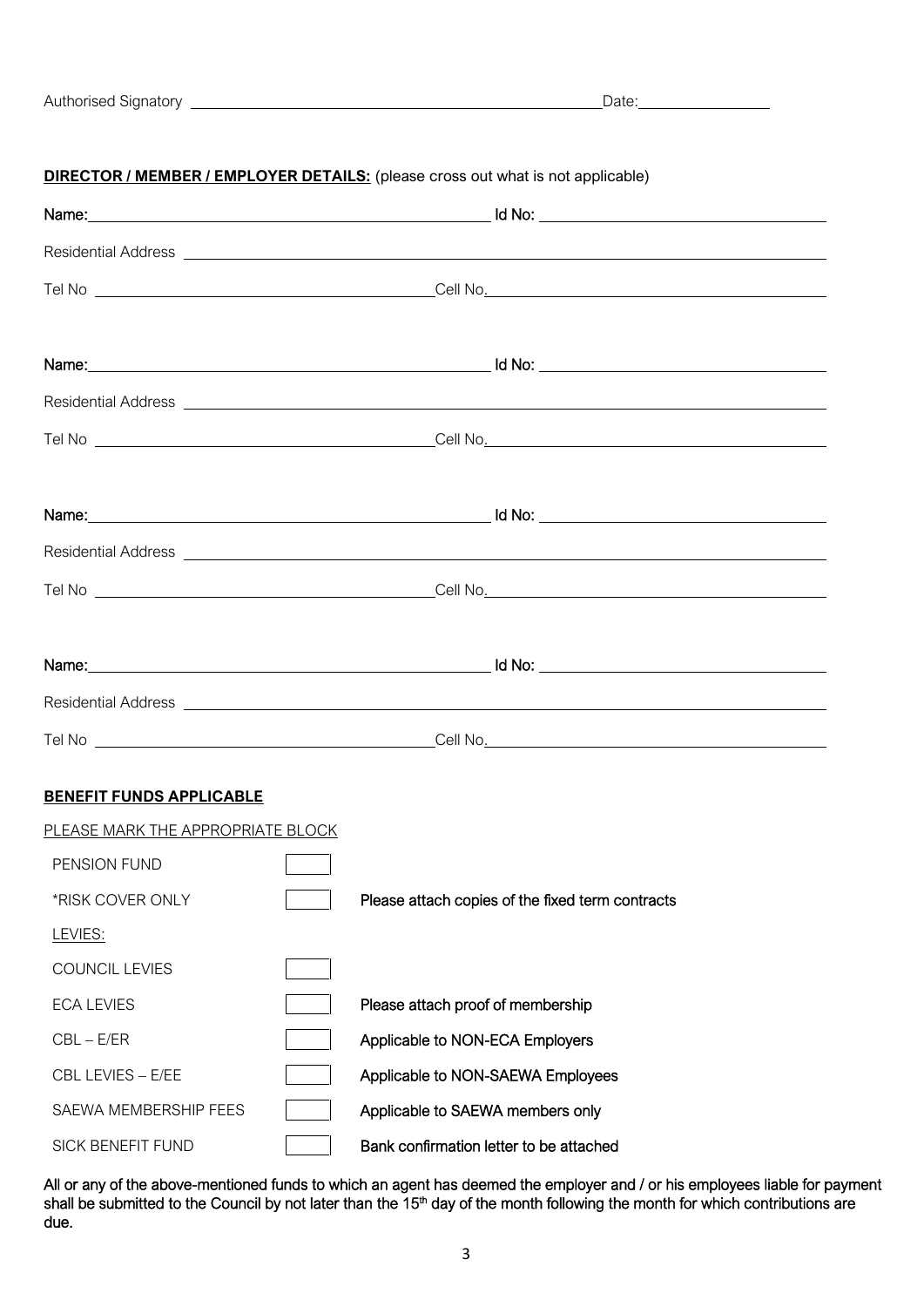\*Footnote: Please familiarise yourself with Clause 30 of the Council's Main Collective Agreement, which governs a fixed term contract of employment's terms and conditions.

### **IDENTIFICATION OF THE PERSON(S) RESPONSIBLE FOR PAYING CONTRIBUTIONS (PENSION AND OR PROVIDENT FUND) TO THE COUNCIL MONTHLY**

Section 13A of the Pensions Fund Act 24 of 1956 (the Act) attaches personal liability to all persons responsible for nonpayment of Pension and or Provident Fund contributions.

The following persons shall be personally liable for the payments of contributions –

- If employer is a company, then every director who is regularly involved in the management of the company's overall financial affairs.
- If employer is a closed corporation, then every member who controls or is regularly involved in the management of the close corporation's overall financial affairs.
- In respect of any other employer of any legal status or description, every person in accordance with whose directions or instructions the governing body or structure of the employer acts or who controls or who is or who controls or who is regularly involved in the management of the employer's overall financial affairs.

#### **In the event that an employer has failed to identify those who are personally responsible, all the directors/members/sole proprietor/partners will be personally liable.**

### **RESPONSIBLE PERSON ONE (1)**

| <b>RESPONSIBLE PERSON TWO (2) - IF APPLICABLE</b>   |       |  |
|-----------------------------------------------------|-------|--|
|                                                     |       |  |
|                                                     |       |  |
|                                                     |       |  |
| <b>RESPONSIBLE PERSON THREE (3) - IF APPLICABLE</b> |       |  |
|                                                     |       |  |
|                                                     |       |  |
|                                                     |       |  |
| <b>RESPONSIBLE PERSON FOUR (4) - IF APPLICABLE</b>  |       |  |
|                                                     |       |  |
|                                                     |       |  |
|                                                     | Date: |  |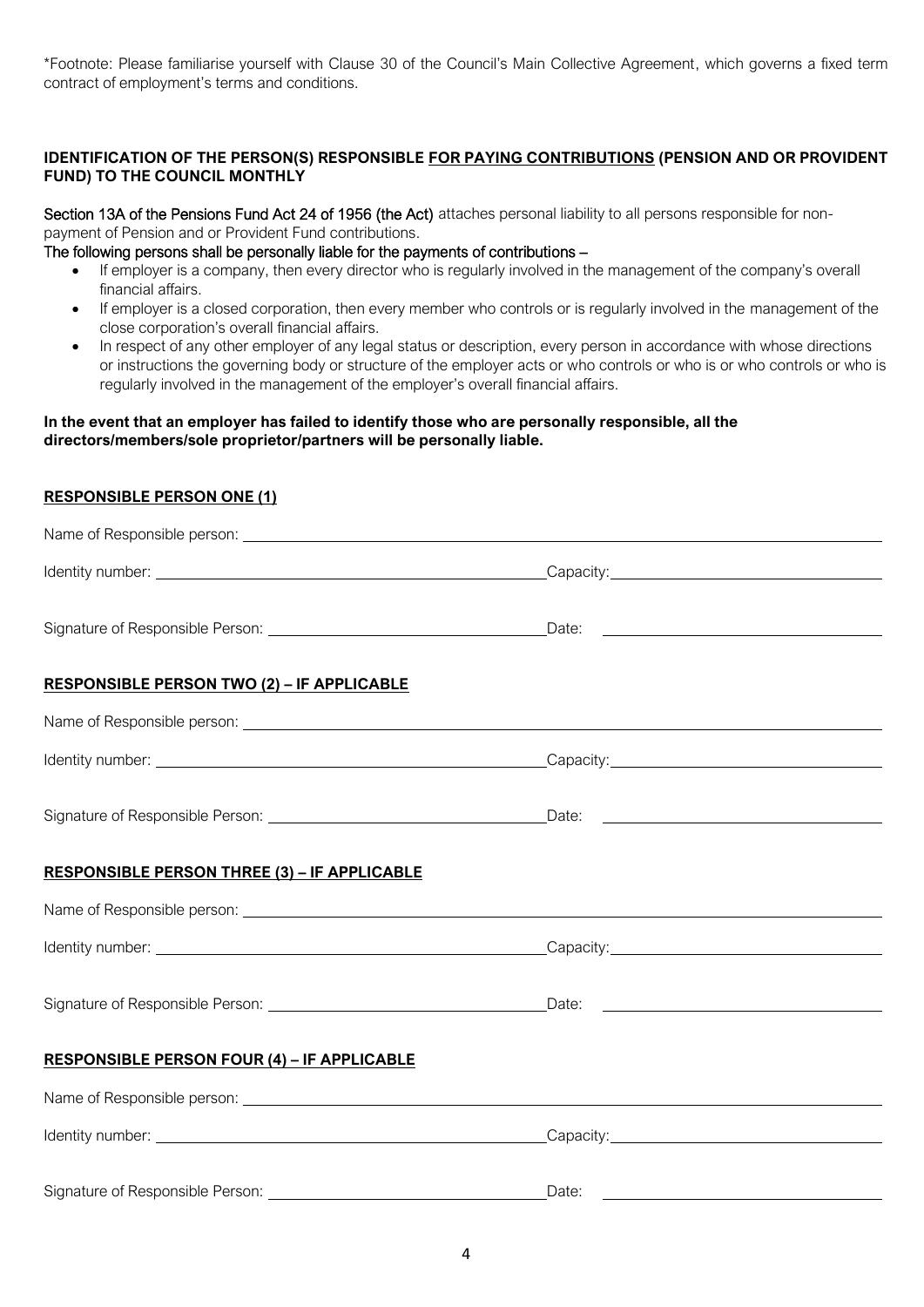#### **AGENTS INSPECTION**

Registration is effected in terms of the Councils Main Collective Agreement published under Government Notice R259 dated 24 March 2017 as amended, extended and / re-enacted from time to time

#### AGENTS HAS INFORMED THE DIRECTOR / MEMBER / EMPLOYER / REPRESENTATIVE (please cross out what is not applicable) OF THE FOLLOWING:

- a) Council's Agreement applicable at date of registration
- b) Council Funds applicable at date of registration
- c) The proper completion method for the related Council returns
- d) The requirements to maintain proper time and wage registers
- e) Employee job grading and associated wage rates for employee/s

Designated Agent/ Council Official Signature:

# **DECLARATION UNDER OATH-**

I, the undersigned (director/ member / employer) (please cross out what is not applicable)

|                       |                                                                                                                                                                                                                                          | (Full name) |  |
|-----------------------|------------------------------------------------------------------------------------------------------------------------------------------------------------------------------------------------------------------------------------------|-------------|--|
|                       | Name of the firm: Name of the firm:                                                                                                                                                                                                      |             |  |
| Address:              |                                                                                                                                                                                                                                          |             |  |
|                       |                                                                                                                                                                                                                                          |             |  |
|                       |                                                                                                                                                                                                                                          |             |  |
|                       | Registration Fee of R _____________ to be paid by deposit into NBCEISA banking account (details attached)                                                                                                                                |             |  |
| Make an oath and say: |                                                                                                                                                                                                                                          |             |  |
| a)                    |                                                                                                                                                                                                                                          |             |  |
| b)<br>information.    | I undertake to immediately notify Council in writing of any and all changes relating to personnel and or to company                                                                                                                      |             |  |
|                       | 1. I certify that before administering the oath affirmation I asked the deponent the following questions and wrote<br>down his/her answers in his/her presence:                                                                          |             |  |
| 2.                    | Do you know and understand the content of the declaration? ____________                                                                                                                                                                  |             |  |
| 3.                    | Do you have any objection to taking the prescribed oath to be binding on your conscience?                                                                                                                                                |             |  |
| 4.                    | Do you consider the prescribed oath to be binding on your conscience? _________                                                                                                                                                          |             |  |
|                       | I certify that the deponent has acknowledged that/he she knows and understands the contents of this declaration, which was<br>sworn to affirm before the deponent's signature/thumbprint/mark, and me was placed thereon in my presence. |             |  |
|                       |                                                                                                                                                                                                                                          |             |  |
|                       |                                                                                                                                                                                                                                          |             |  |
| Date                  |                                                                                                                                                                                                                                          | Place       |  |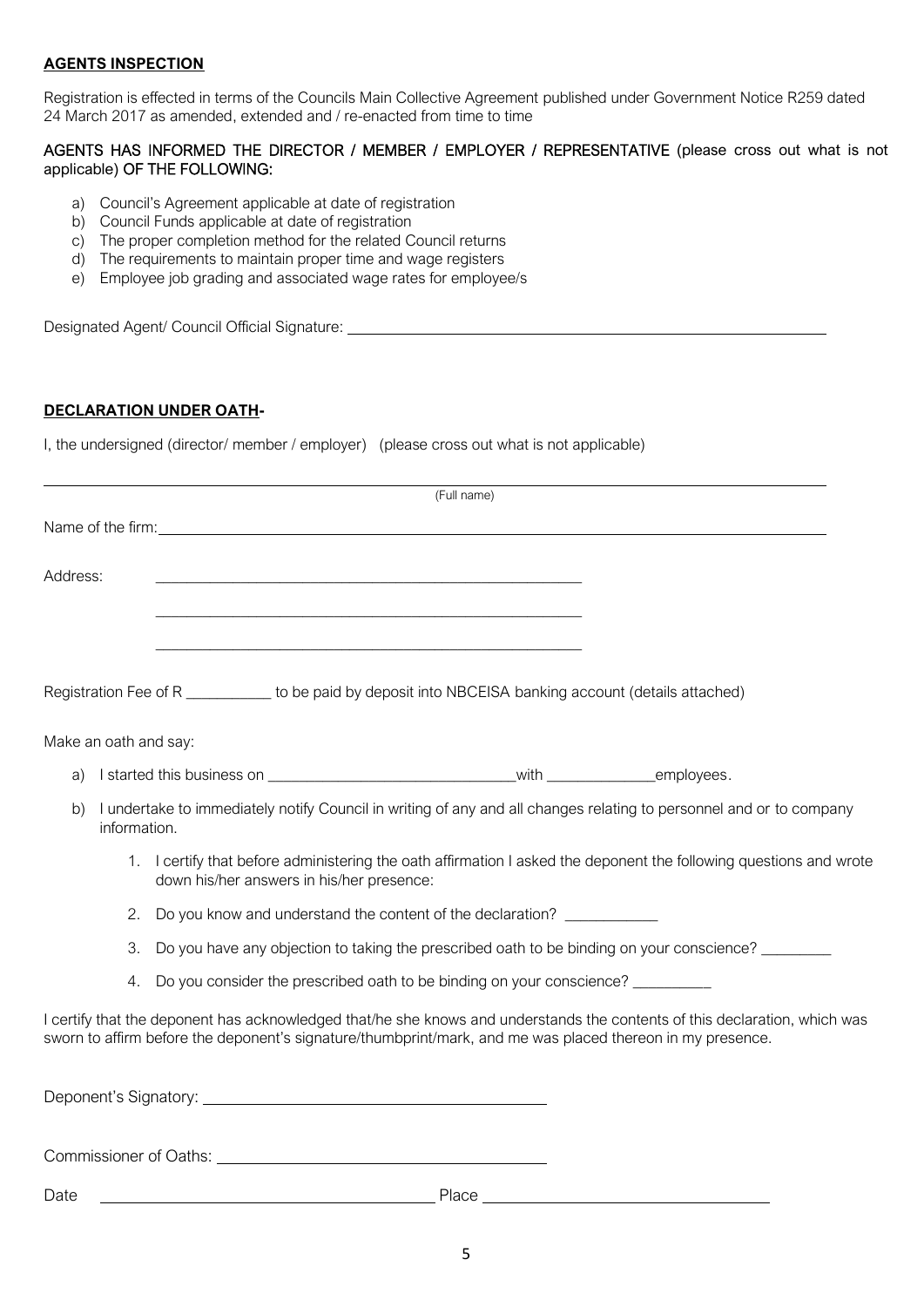#### **NORMAL WORKING HOURS PER WEEK**

| <b>FIRST NAME/S</b> | <b>SURNAME</b> | D.O.B. | <b>ID NUMBER</b> | <b>ADDRESS</b> | CELL NO. | <b>HOURLY</b><br><b>RATE</b> | DES.<br>CODE |
|---------------------|----------------|--------|------------------|----------------|----------|------------------------------|--------------|
|                     |                |        |                  |                |          |                              |              |
|                     |                |        |                  |                |          |                              |              |
|                     |                |        |                  |                |          |                              |              |
|                     |                |        |                  |                |          |                              |              |
|                     |                |        |                  |                |          |                              |              |
|                     |                |        |                  |                |          |                              |              |
|                     |                |        |                  |                |          |                              |              |
|                     |                |        |                  |                |          |                              |              |
|                     |                |        |                  |                |          |                              |              |
|                     |                |        |                  |                |          |                              |              |
|                     |                |        |                  |                |          |                              |              |
|                     |                |        |                  |                |          |                              |              |
|                     |                |        |                  |                |          |                              |              |
|                     |                |        |                  |                |          |                              |              |
|                     |                |        |                  |                |          |                              |              |

### **(PLEASE ATTACH AN ADDITIONAL PAGE(S) SHOULD YOU REQUIRE)**

|  |                                                                                                        |  |  | In terms of Council's Main Agreement the definition of an employee is as follows: "employee" means any person employed on any of the classes of work defined the Council's main |
|--|--------------------------------------------------------------------------------------------------------|--|--|---------------------------------------------------------------------------------------------------------------------------------------------------------------------------------|
|  | agreement and includes a person employed under a contract of apprenticeship recognised by the Council" |  |  |                                                                                                                                                                                 |

In terms of the BCEA, as amended, the definition of an employee is as follows: "employee" means (a) any person, excluding an independent contractor, who works for another person or for the State and who receives, or is entitled to receive, any remuneration; and (b) any other person who in any manner assists in carrying on or conducting the business of an employer,

| "<br>understand that the above mentioned name/s listed is/are employee/s of |                                                                                                                              |                                       |       |  |  |  |
|-----------------------------------------------------------------------------|------------------------------------------------------------------------------------------------------------------------------|---------------------------------------|-------|--|--|--|
|                                                                             | (Director / Member / Employer / authorised signatory name)                                                                   | (Company Name)                        |       |  |  |  |
|                                                                             | further understand that I am liable to contribute to the NBCEI for all necessary funds as per the Council's main agreement." |                                       |       |  |  |  |
|                                                                             |                                                                                                                              |                                       |       |  |  |  |
| SIGNATURE:                                                                  | DATE:<br>AUTHORISED SIGNATORY                                                                                                | SIGNATURE<br>AGENT / COUNCIL OFFICIAL | DATE: |  |  |  |